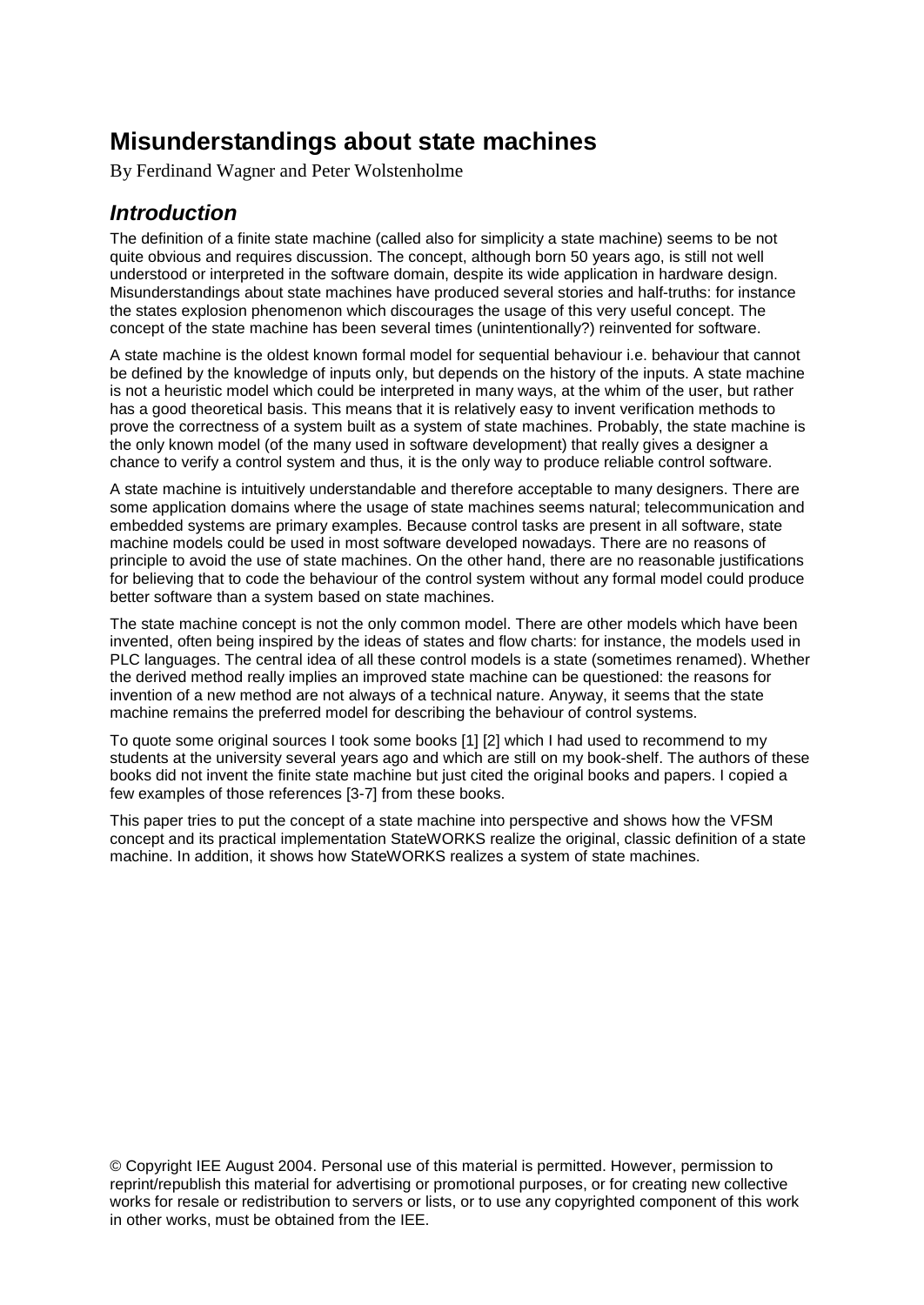## *State machine*

### **Classic definition**

A control system determines its outputs depending on its inputs. If the present input values are

#### Inputs



sufficient to determine the outputs the system is a combinatorial system. If the control system needs some additional information about the sequence of input changes to determine the outputs the system is a sequential system. The logical part of the system responsible for the system behavior is called a state machine. Sometimes, the combinatorial systems are treated separately or considered as a kind of degenerate state machine. To keep things simple, we call any logic that determines a system behavior a state machine. According to this definition, a state machine can be represented by the diagram.

The history of input changes required for clear determination of the state machine behavior is stored in an internal variable **State**.

Two basic models of state machine have been defined: Moore and Mealy types. In the Mealy type the outputs are functions of the state and inputs. The Moore model means that outputs are functions of the state only. Mixed models are also used.

### **Example:**

Let us design a state machine that has 3 digital (Boolean) inputs: *a*, *b*, *c* and a digital (Boolean) output *Y*. The output is to be *true* if all inputs are *true*.

The solution for this task is rather obvious and can be expressed by a logical equation:

*Y = a AND b AND c*

Let us now complicate the problem a little: the output is to be *true* if all inputs are *true* and the input *a* has been *true* before *b*.

It is obvious that in this case the inputs do not directly determine the output. The output depends also on the sequence of input changes. The missing information (*a* being *true* before *b*) can be supplied by the variable *State*.

Using the typical state machine presentation we can describe the state machine which is a solution for the problem by means of the following state transition diagram: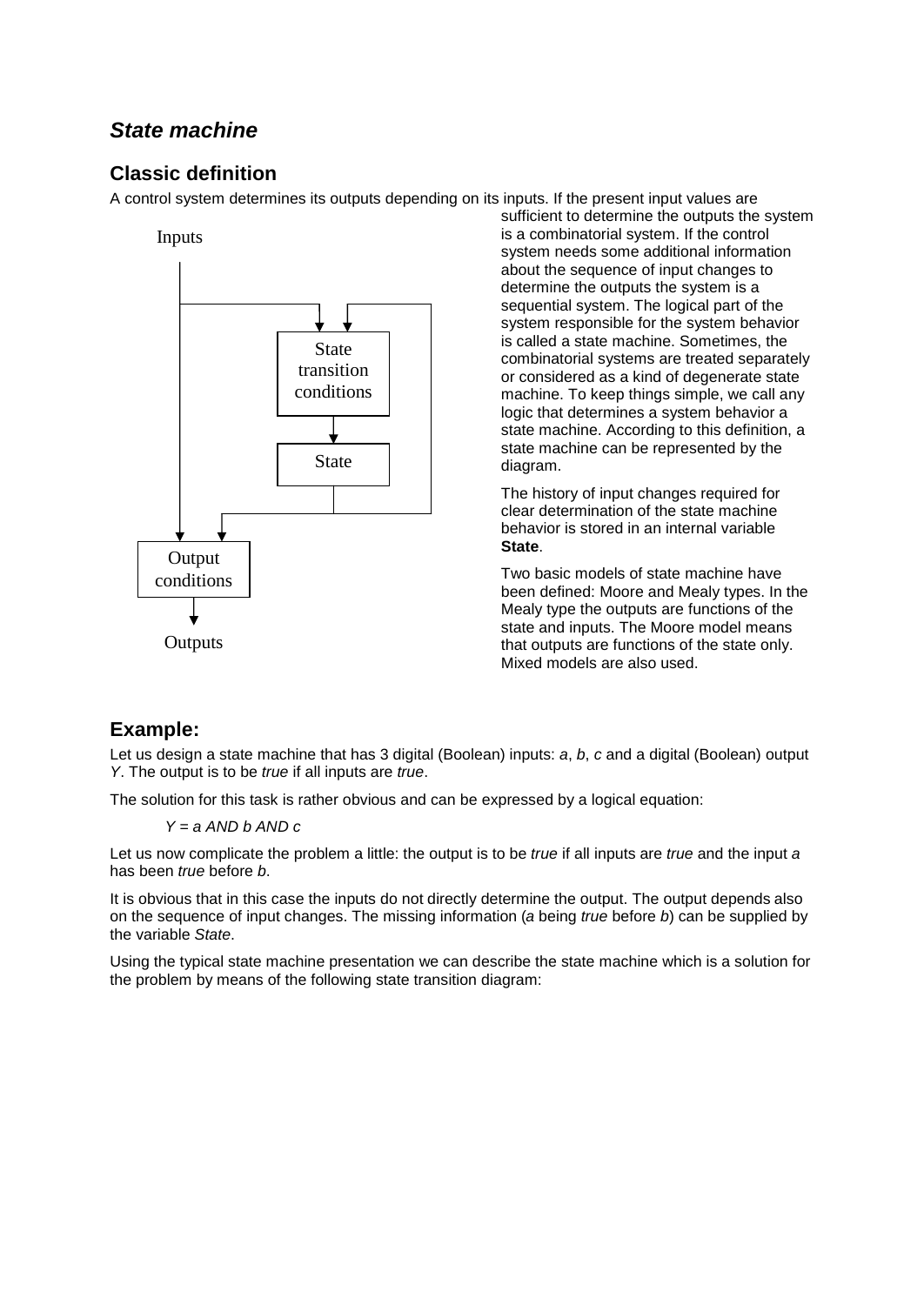

The *State* can have values: *Off, aFirst* and *On*. The transition conditions are indicated directly in the state transition diagram. The combinatorial part of the state machine which determines the output *Y* is a function of an input (*c*) and the *State* and reads:

#### *Y = On AND c*

The details of this solution can be seen in the StateWORKS project *Example3 1* .

The state machine specified for the example is one of a number of possible solutions, corresponding to the Mealy model. We could define other state machines, for instance corresponding to the Moore model.

#### **Software systems**

 $\overline{a}$ 

The above definition of a state machine was introduced for hardware design and resulted in better organized and understandable hardware projects (in the days when there was no software).

Programming started some time later as a more or less ad-hoc activity based rather on human mental abilities to solve puzzles, than on any methods. The problems in software (as programming came to be called) were growing very fast. In addition, the limited number of brilliant programmers required software to be treated as a normal engineering activity with some organization, methods, supervisions, budgets, etc. Among others, the state machine concept started to be used in software design. The integration of a state machine model into software resulted in some new ideas or reinventions.

Some extensions and changes in the state machine terminology have taken place. Especially, the outputs are in software state machines rather called actions and several types of actions have been defined: entry, exit, input and transition ones. These changes are welcome and useful extensions reflecting additional possibilities offered by software implementation. They do not have any relevant influence on the state machine model. They have increased the difficulty of graphical representation of state machines.

Not all ideas have been justified and they may have been caused by missing knowledge. Whatever were the reasons, we should not accept things that do not make sense and often are indeed against common sense. Two typical software issues had a strong influence on state machine misinterpretations and implementations: the "Event Driven" concept and the "Parser" problem.

Software systems are often event driven. This concept means that the software, in principle, does nothing, while waiting for an event. If the event occurs the software reacts to it and returns to the waiting state. The concept is in opposition to polling systems that continuously check inputs.

<sup>&</sup>lt;sup>1</sup> The examples are available in StateWORKS Studio. They can be tested using StateWORKS Studio tools. Alternatively, the xml representation can be displayed using any browser.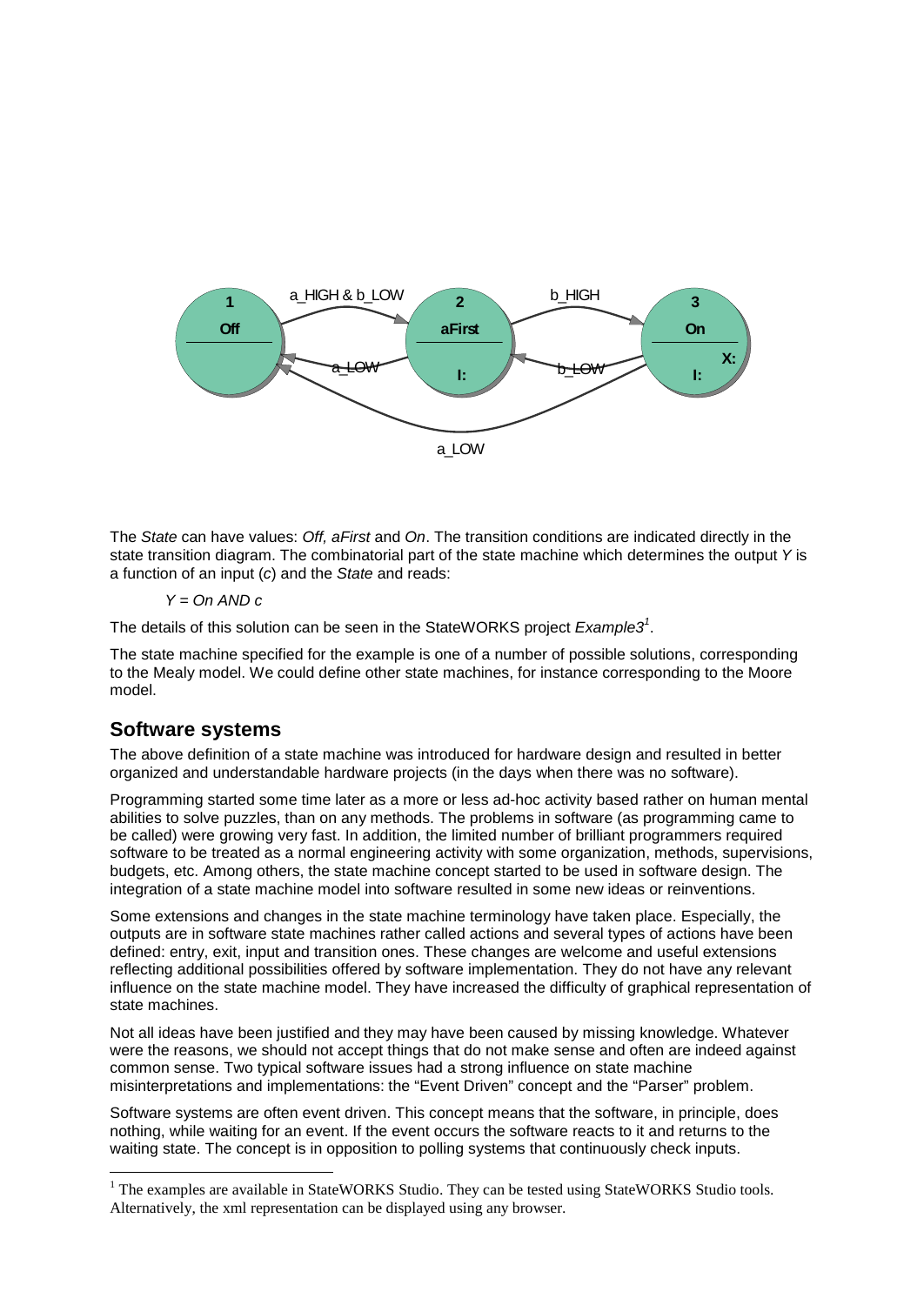Conceptually, from the state machine point of view the way of delivering inputs (events or polling) is irrelevant. If the software control system uses a state machine model to describe the system behavior its model should not be determined by the input acquisition system but rather by the application requirements. Unfortunately, we find in some software implementations of state machines a purely event-driven state machine model which implies that the state machine has to store not only the history of state changes but the actual present value of inputs.

This extreme interpretation of a state machine is at least partly explained by the background of some programmers who encountered state machines as a model for Parser behavior. In its basic type a Parser<sup>2</sup> has one input of characters and detects words in the incoming string. If the Parser has to detect for instance a word "**while**" its specification using a state machine leads to a state machine with few states shown in the following state transition diagram.



Here, the *State* represents really the history of (including the present value of) the (single) input. This is correct but such a concept is in practice limited to the parser application. There is no concept of time in this application, and the state machine does not need to know about inputs other than the character stream it is processing. Transferring this idea to other applications does not make sense as there is no reason to store the present input values in the *State* because they are anyway explicitly available. The only "reason" would be to make things more complex than they are.

Here we are coming to the next misunderstanding found in discussions about state machines: the *state explosion* phenomenon. This phenomenon is directly derived from the above discussed problem of pure event driven models of state machines. Of course, if we start to store in the state the present value of inputs we get the state explosion problem. In this model the number of states increases enormously as each truly required state path must be repeated for all possible input values.

For instance, the trivial *Example3* shown before with 3 inputs would require 8 states if we redesign to use the output function and will express the output by a state only. The details of this solution can be seen in the StateWORKS project Example8<sup>3</sup>.

This solution could be acceptable as we do not consider 8 states as a state explosion yet (but why use a solution which is obviously more complex than the 3-states automaton?). Imagine the consequences for a more realistic state machine with 6 or more inputs. Any relatively simple problem explodes immediately. And if you want to kill completely the state machine usage make some calculation with 100 or more inputs "proving" that state machines are useless for any practical application.

 $\overline{a}$ 

 $2$  Modern parsers use more sophisticated tools and methods for string analyzing, especially regular expressions allowing whole words to be filtered from strings. We do not discuss here parsers and the basic idea of character parsing is taken from text books.

 $3$  See footnote  $^{1)}$  on the previous page.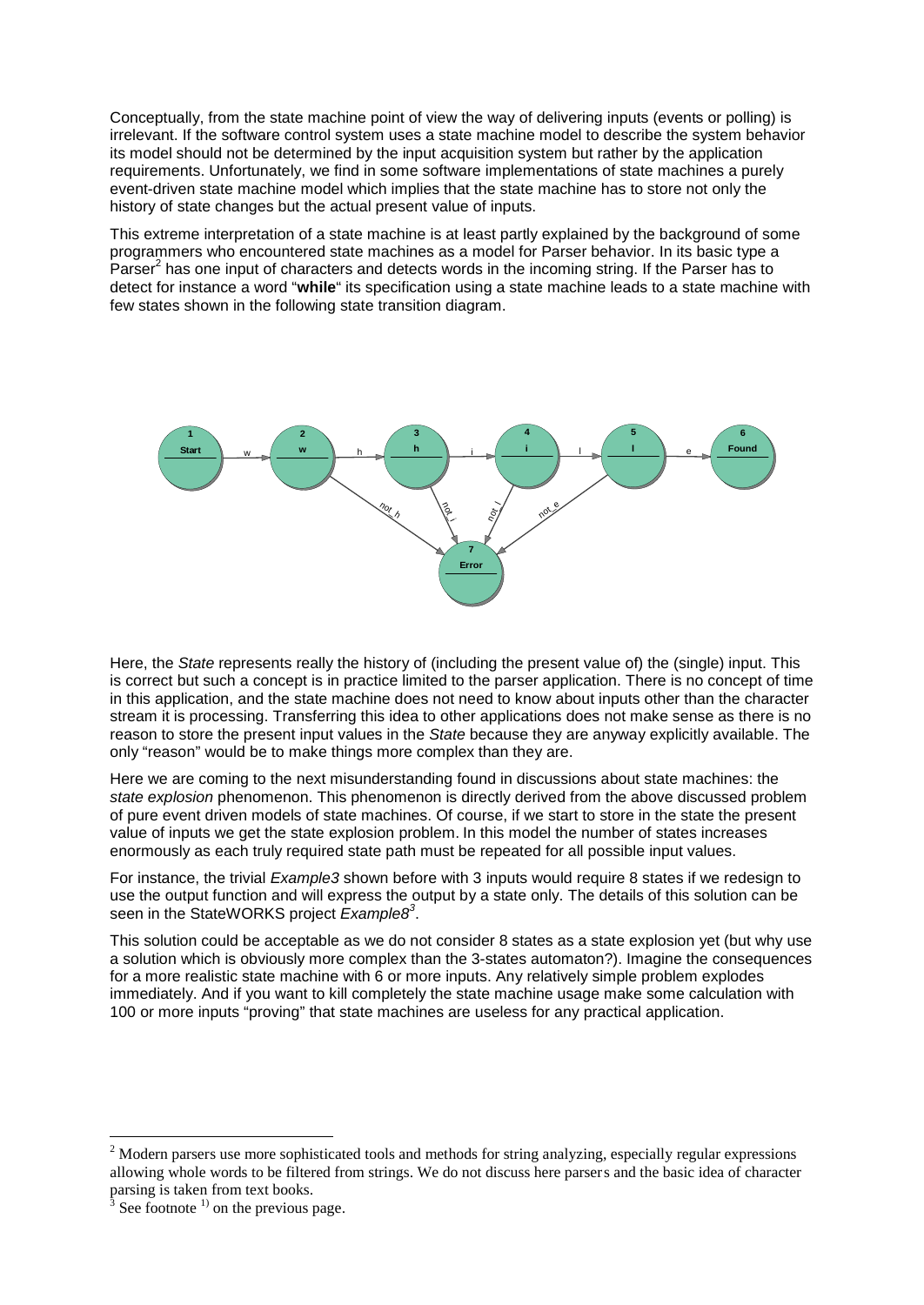

The state explosion topic is an example of an artificially created problem which works against usage of state machines.

Let's now present the last difficulty: the size of a state machine. Sometimes we read remarks like: a computer is a state machine but the specification of the computer state machine would require millions (maybe billions) of states. Therefore, it would be useless to try to realize a computer using a state machine model. This argument has approximately the same value as a statement like: to write an operating system requires millions of lines of code. Because a programmer cannot see and conquer so many lines it is impossible to program an operating system.

The method of solving complex problems is known: partitioning into smaller units with a good interface among these units. Very often, there is nobody who knows well all parts of a large system which were written by several individuals but the system is in some way comprehensible and conquerable. This principle applied to state machine specification means that a complex control problem should be partitioned among several state machines, the entire system of state machines being an equivalent to a large single state machine. Note, that a pure theoretical calculation shows that for instance 10 state machines each having 100 states represents  $100x100x...x100 = 100<sup>10</sup>$  states. In addition, building of complex control systems does not mean that we start with a complex state machine and then try to partition it. We rather specify several state machines for specific tasks and than link them together.

Hence, we arrive at the second topic relating to systems of state machines – the interface among the state machines. Very often we see systems of state machines which are built as separate units with some communications channel between them which allow any state machine to exchange messages with any other state machine. This is a naïve concept based on a programmers' favorite structure, to have a system where each part can send a message to another part. The astonishing fact is that we have known since at least 30 years that this kind of solution leads to deadlocks and similar timing problems. We have even invented nice models like Petri nets to illustrate these difficulties. Anyway, sometimes we forget the basic rules. To make another comparison: building a system of communicating state machines without any restriction on the communication reminds of programming with "go to". Sending unconstrained messages to another state machine is like a jump to another program part (Dijkstra showed us 30 years ago the consequences of such "programming style"). Exactly, the same problem is generated by unconstrained systems of state machines.

### *Inventions*

After the critical analysis of some incorrect ideas about the state machine concept in software control systems let's mention some positive developments. The most interesting, true invention has been the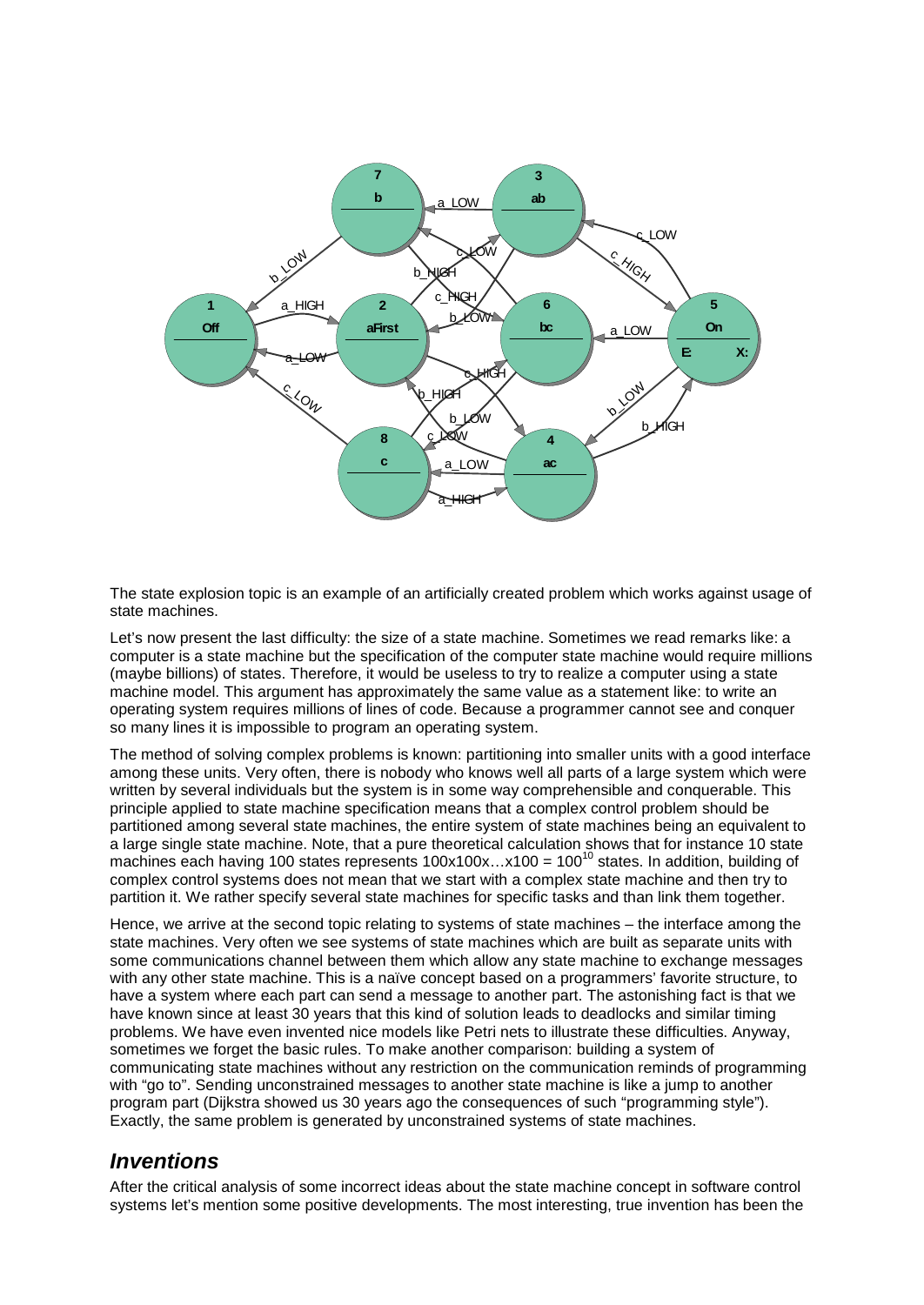introduction of the Statechart concept. Statecharts have extended the state machine model by elements which make it a completely different modeling tool. The most important element is the view of sub-states through a state. That means that, per definition, a design begins with a single state which can be expanded into several sub-states, each of them being again expanded into further substates. Hence, instead of dealing with several state machines by a complex system we always stay in one state machine expanding the sub-states. To implement this idea Statecharts introduces several additional concepts, some of them quite sophisticated, like: several state entries (enter-by-history H, conditional C, selection S), several state exits (split, merging by condition, independent), activities and actions, special actions (clear history, internal actions), ORing states, ANDind states and others. Thus, Statecharts differ from state machines, not only by using rounded rectangles for states instead of circles, but as a truly different way of specifying the behavior of sequential systems.

The StateCharts concept originated in attempts to design a complex avionics system, and define its behaviour as a finite state machine. In the course of this work, the state machine transition diagram became remarkably complex, covering a complete room wall, and those involved decided that they had "proved" that the classical transition diagram was impossible to work with! Tragically, they took the wrong direction, having missed the possibility of building systems out of sub-systems, or components, so that each was in itself small enough to be manageable. This was perhaps the result of an attempt to extend top-down system design practices, commendable in themselves, to the implementation phase. It seems strange that the lessons of "structured programming" of the previous two decades were forgotten in this instance.

We do not want to discuss Statecharts any further here. We mention it only as an example of an interesting concept which introduces a new model for specifying a behavior of a control system. Unfortunately, Statecharts is sometimes considered as a replacement for the state machine concept. These assumptions have either a commercial aspect (UML apostles try to kill anything that does not fit into their world) or just ignorance. There is no direct translation between a system of state machines and a Statecharts representation of a control system. Statecharts is a new, interesting model of control systems which is used in UML for behavior specification and it not too helpful for creating the software.

We should also like to mention also some reinventions of state machines that are true "wheel reinventions" caused probably by their author's ignorance. The authors of this paper have seen at least three proposals of this kind, the last where the state machine is called a "transition network". Other elements of a state machine: states and actions have been not renamed in that reinvention.

## *The VFSM solution and StateWORKS implementation*

State machine concepts are defined for a Boolean environment: the transition and input action conditions are Boolean equations. In most hardware designs the environment has been by definition a Boolean one: the inputs are pure digital inputs. Software systems are designed very often for a less homogenous environment: the inputs may be of any sort, numerical (analog) and messages whose content determines the behavior being the best examples. The software solutions provide the answer for this problem: the Boolean conditions can be filtered out from the inputs by writing a program. The coding solution is an obvious way of implementing state machines.

#### VFSM

A virtual finite state machine (VFSM) is a state machine which operates in a virtual environment. This virtual environment (VI) is created defining all control-relevant information about inputs and outputs of a control system. The information is in the form of name lists, for instance: Door\_Open and Door\_Closed or Temperature\_Ok, Temperature\_Low and Temperature\_High. The VFSM behaviour is then specified using only this information and states. In establishing specifications of the transition and input action conditions only AND and OR logical operators can be used (the multi-valued control information does not allowed the usage of the NOT operator).

The VFSM concept is based on an assumption that any input contains some information relevant for the control. This information is multi-valued and therefore cannot be handled directly as a Boolean value. The definition of a virtual environment and positive logic algebra VFSM concept allows conditions to be expressed like Boolean values, which means that a table based implementation of transition and input action conditions is possible. Details of the VFSM concept can be found in [8].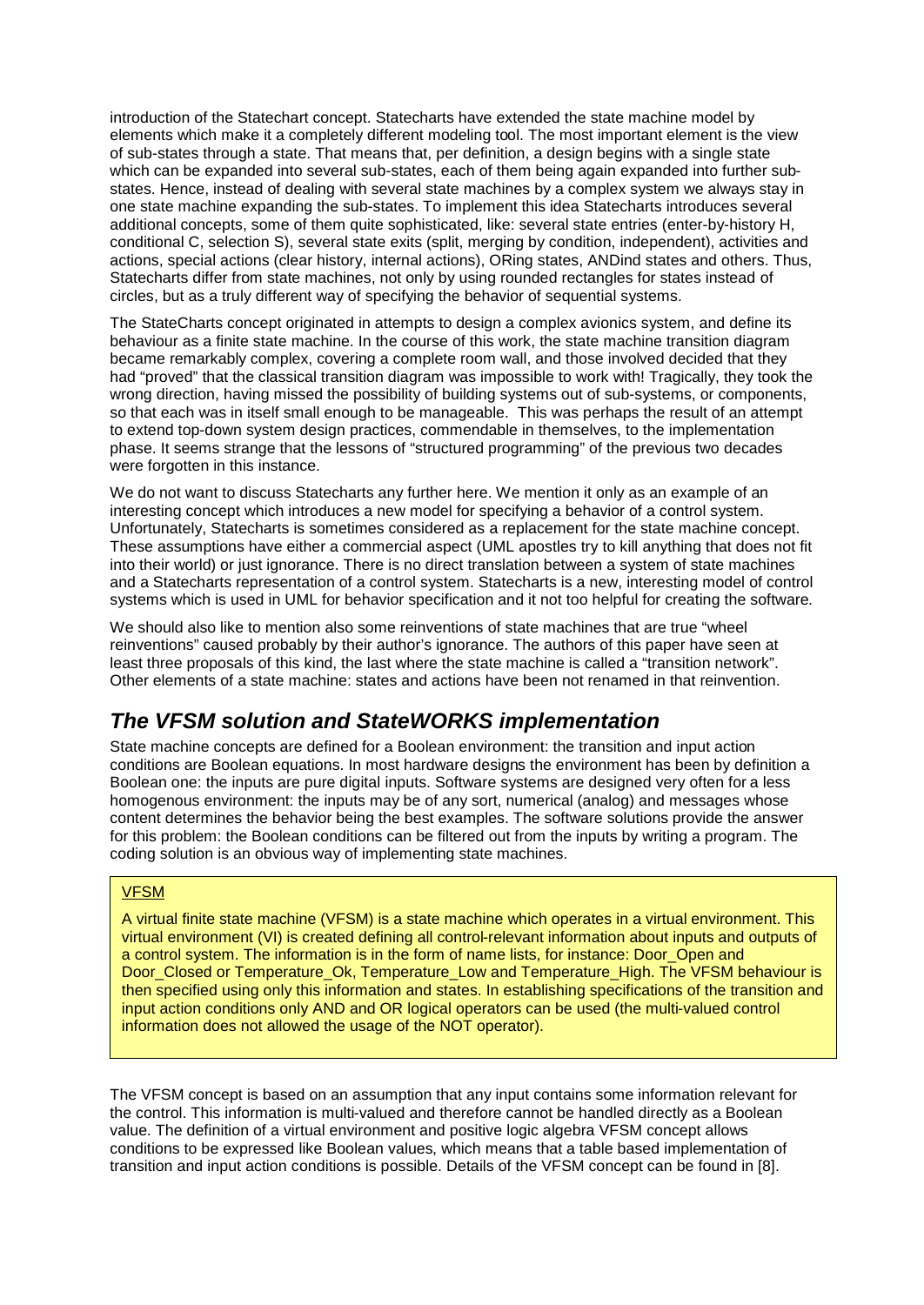To keep state machines to a manageable size the behavior of a complex system should be specified using several, or perhaps very many, state machines. To get a manageable system of state machines one has to have a well defined and understandable structure. StateWORKS [9] defines a "command / state" interface among state machines and recommends a hierarchical structure for realization of complex control systems. Details of the StateWORKS implementation can be found in [10][11].



machines, each with a defined task of sufficiently restricted complexity so that it remains understandable. In most cases, these ought to be arranged in a hierarchy, and interconnections need to be carefully designed, so as to ensure that the entire system is coherent. It is sufficient to allow for each state machine's state to be made available to any layers above it, and to arrange for commands to be issued by upper-layer state machines to machines in the next lower level. A mechanism for cancelling (or acknowledging) these commands when they have been acted upon is also needed. This strategy produces large systems with deterministic and reliable behaviour. It is usually best to implement such systems from the lower levels upwards, after an initial top-down planning phase which gives a rough idea of the anticipated structure.

## *Conclusions*

We discussed some misunderstandings and misinterpretations which have come into being while applying the concept of a state machine to software problems: the pure event driven state machine model resulting from the "parser" solution, the states explosion phenomenon and unconstrained systems of state machines. The problems have emerged while some people are trying to "reinvent the wheel" defining anew but incorrectly and unnecessarily the well known concept of state machines.

A proper interpretation of the classic state machine idea is seen in the VFSM concept and its practical implementation StateWORKS. StateWORKS is a development system and a package of run-time systems which gives designers a chance to build reliable software control systems. Systems built with the help of StateWORKS do not have states explosion or other disastrous timing and synchronization problems encountered in other systems that use self-invented state machine models.

Although one of the objectives of StateWORKS is to eliminate large amounts of complex coding, by use of formal, "Platform-Independent Models" directly in the run-time systems, so as to avoid even automatic code generation, the second aspect of major significance is its ability to create large-scale systems of correctly-managed finite state machines working in a well-organized fashion.